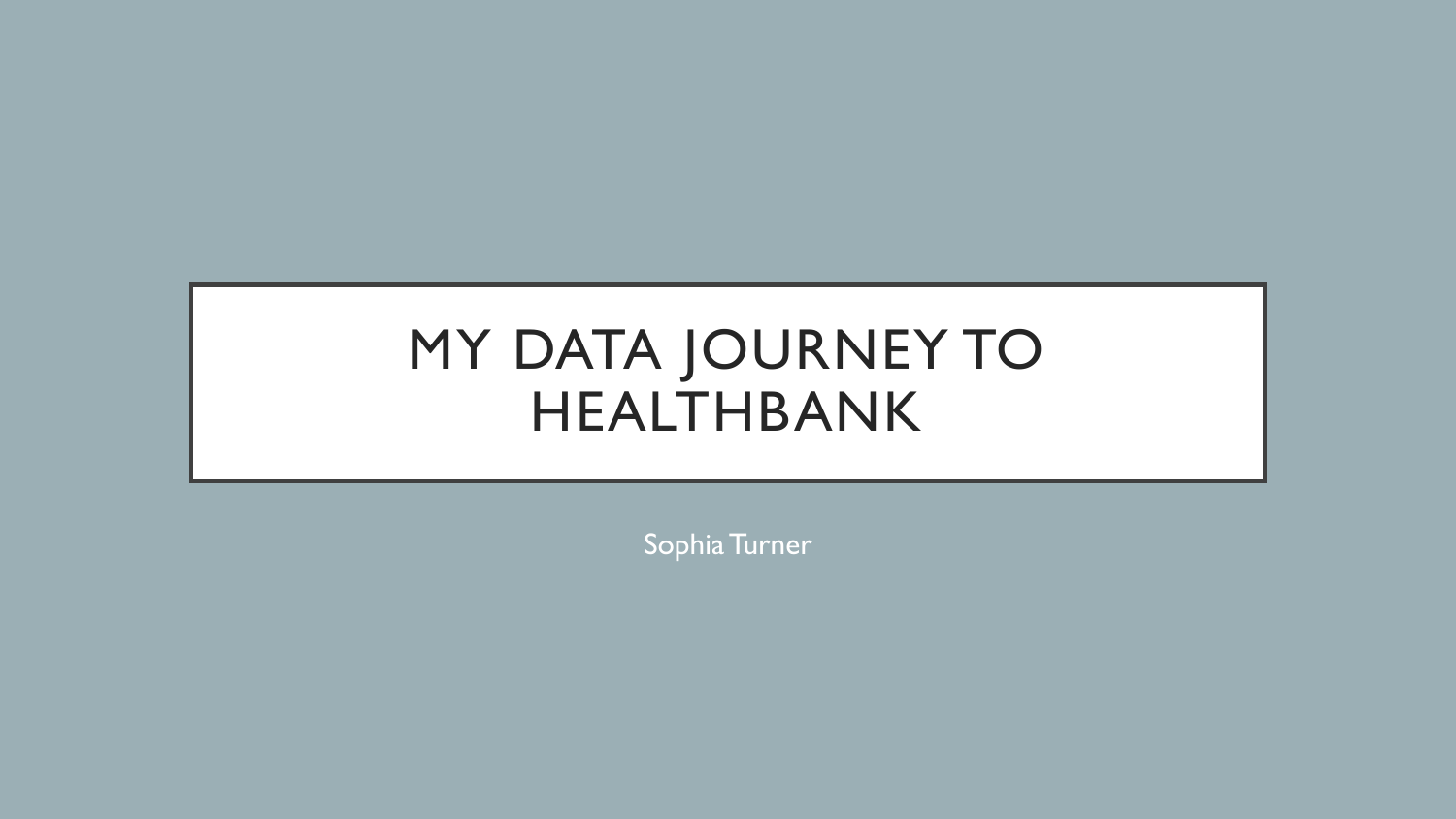#### I WANT MY DATA TO HELP RESEARCH



Find the cause **Find a treatment** 

#### **Participant Information Sheet**

REC Reference Number: BDM/14/15-57



#### An investigation of dietary intake and perceptions of food groups following breast cancer treatment

We would like to invite you to participate in this original research project. You should only participate if you want to; choosing not to take part will not disadvantage you in any way. Before you decide whether you want to take part, it is important for you to understand why the research is being conducted and what your participation will involve. Take time to read the following information carefully and discuss it with others if you wish. Please contact us on the email address below if you have any queries or if you would like further information.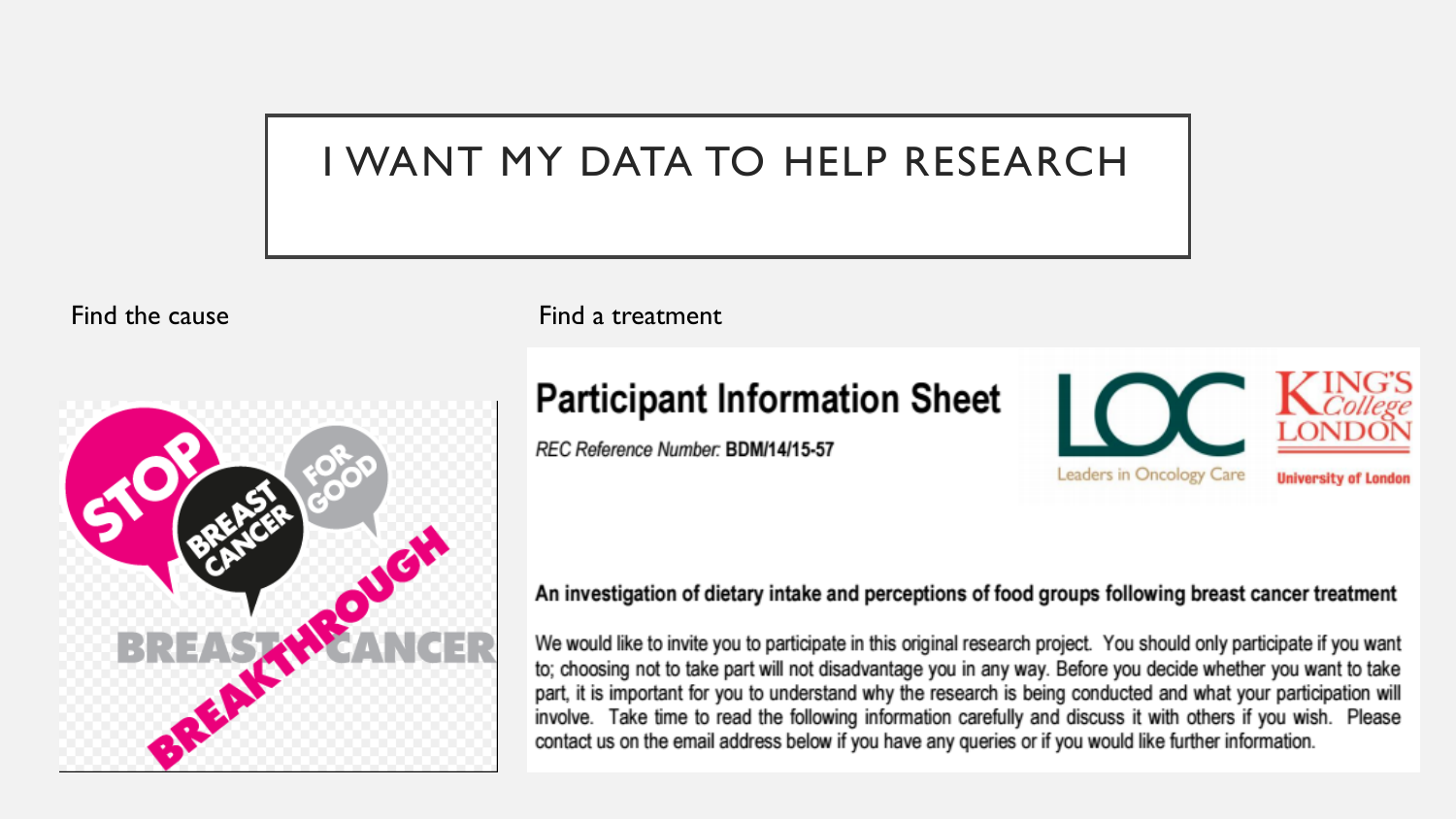#### I WANT TO SHARE MY DATA WITH OTHERS

# **The Cancer Forums**

7/12 DX stage 3 pan can (adenocarcinoma) @ 65 - borderline resectable

8/12 - 10/12 Chemo (GTX) & Stereotactic Radiation

12/12 Whipple - R0 margins, 2/29 nodes pos.

1/13 - 5/16 Vaccine clinical trial - randomized to control group - vaccine showed no benefit

 $2/13 - 8/13$  Gemzar for 6 months

Quarterly scans - no evidence of disease to 10/14 - spot on lung being watched - possible infection 2 month on antibiotics

3/15 - spot larger - probable met - surgery planned

4/15 - PET prior to surg - recurrence & lung mets - Surgery cancelled - EUS w/ FNA showed adenocarcinoma Stage 4

5/15 - 9/15 Folfirinox @ reduced dosage - Stopped treatment after 11 infusions due to neuropathy

10/15 - 8/16 maintenance 5-fu every other week

8/16 - stable disease on both CT and PET/CT - chemo holiday while other treatments explored

9/16 - lung biopsy confirms pan can met,

10/16 -NanoKnife to pancreatic bed -PET after Nano showed new met in hilar lymph nodes - SBRT to both lung & lymph

Still open to immuno-oncology trials (vaccines or checkpoint inhibitors) if I find one I'm eligible for.

#### "Graveyards of user-generated data"





### Donate Your Data

Cancer Commons is based on a set of core principles acknowledging thousands of lives can be saved with collaboration and rapid knowledge sharing across patients, caregivers, providers and the field of research. Our patient-facing programs are designed to facilitate and accelerate getting the right knowledge, to the right patient at the right time keeping patient goals around overall survival and quality of life at the forefront.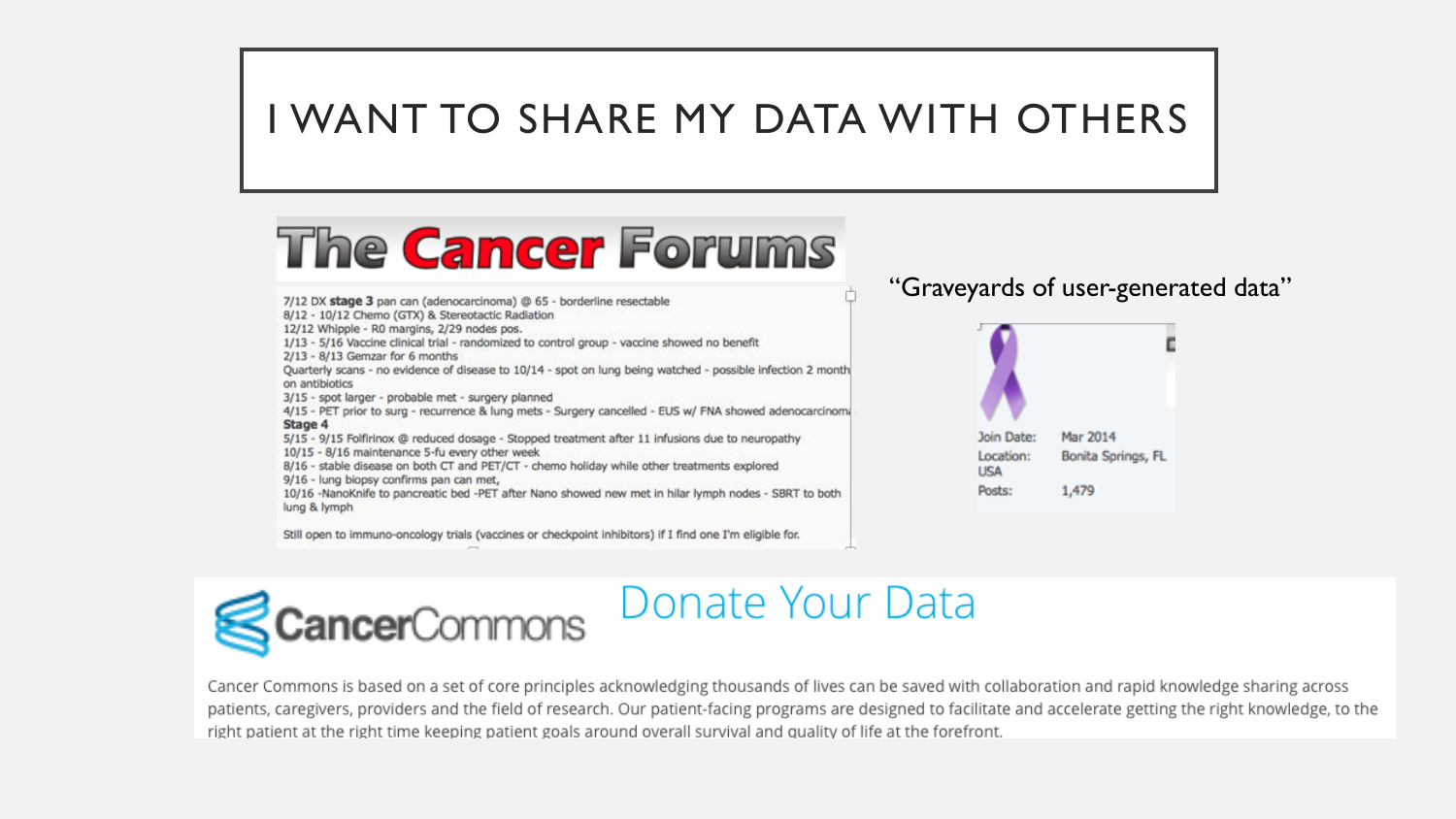#### I WOULD LIKE INTERNATIONAL TREATMENT COMPARISONS



CancerLinQ connects and analyzes real-world cancer data from almost any electronic record source-to improve the quality and value of care for all.

CancerLinQ combines the expertise of the country's leading oncologists with big data analytics technology.

*"We want to consider international data sources…. We have to consider regulatory, privacy and security issues"*  Rich Ross - CSO

### **FLATIRON**

# **Fighting cancer** with organized data.

We started Flatiron Health for one simple reason: to make a difference in the fight against cancer.

*"Cancer care is so complex that the EHRs haven't caught up to the level of complexity. In fact it's getting more complex every day because of genomics and immunotherapy and the EHRs are getting further behind"*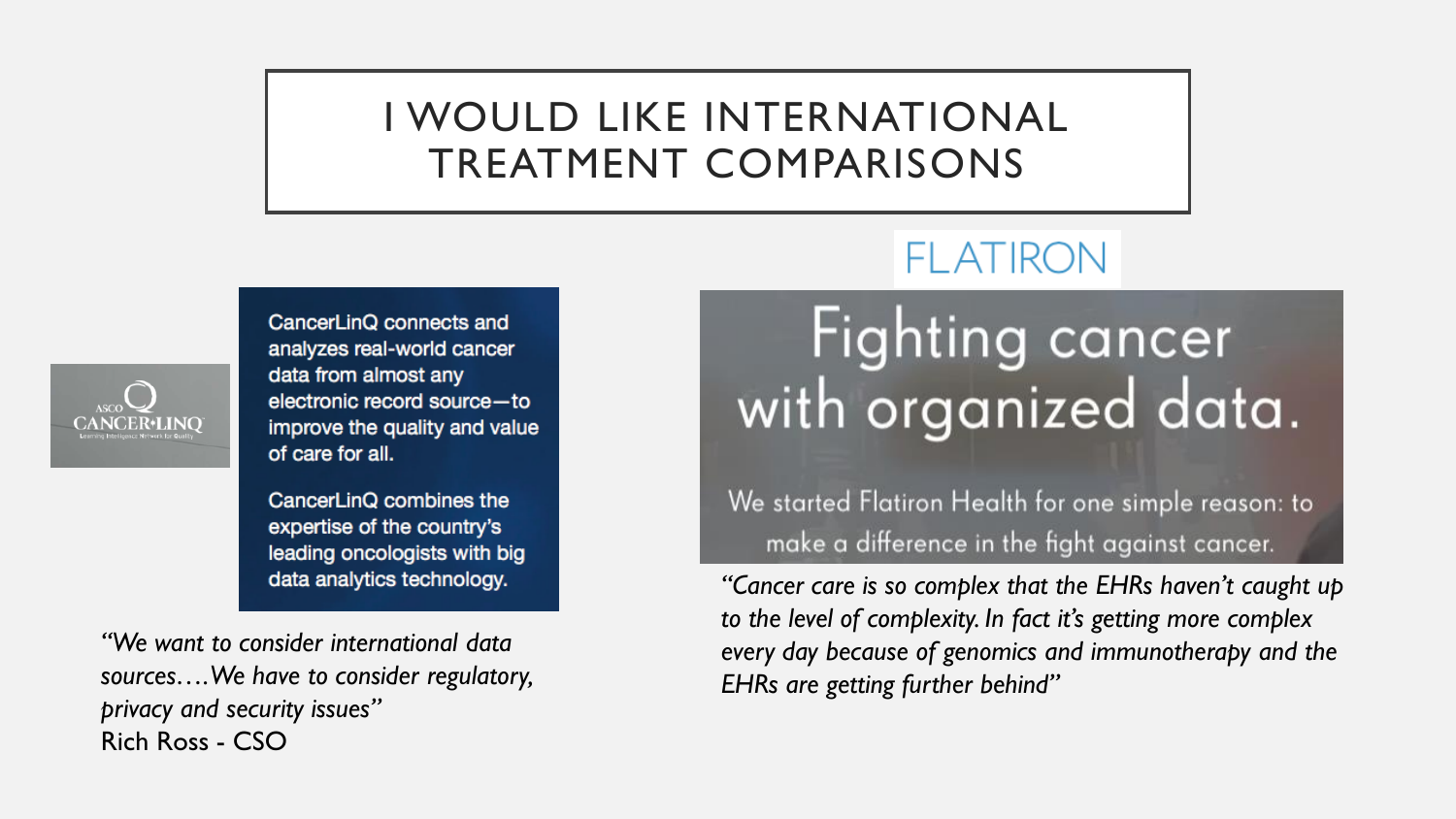### I WOULD LIKE THE DATA THAT HEALTH IT COMPANIES HAVE ABOUT ME

## **DN/Inexus**

Looking for an easier way to manage your genomic data? Start focusing on the opportunities, not the obstacles. Here's how DNAnexus can help.



#### Upload your data to the cloud quickly

- Multiple upload methods provided: Command-line upload, upload via the web platform, fetch from a URL, or direct upload via DNAnexus API
- Upload Agent: Multi-threaded data upload from any stage in the pipeline, including multiplexed data directly from the sequencing instrument
- Automatic checksum to ensure data integrity

"...more researchers are adopting a systems biology approach, combining genetic data with phenotypic data, such as patient records and clinical information, along with metabolomoics and epigenomics".



· SOPHIA<sup>™</sup>

SOPHIA is the most advanced artificial intelligence AI for Data-Driven Medicine. A state-of-the-art technology, SOPHiA continuously learns from thousands of patients' genomic profiles and experts' knowledge to improve patients' diagnostics and treatments.

Professor Miguel Angel Moreno-Pelayo, Head of Genetics at the Hospital Ramón y Cajal, Madrid: "With such advanced and costeffective DNA sequences analysis technology, clinicians are unlocking a new era of personalised medicine where patients can be diagnosed faster and more accurately." $\bullet$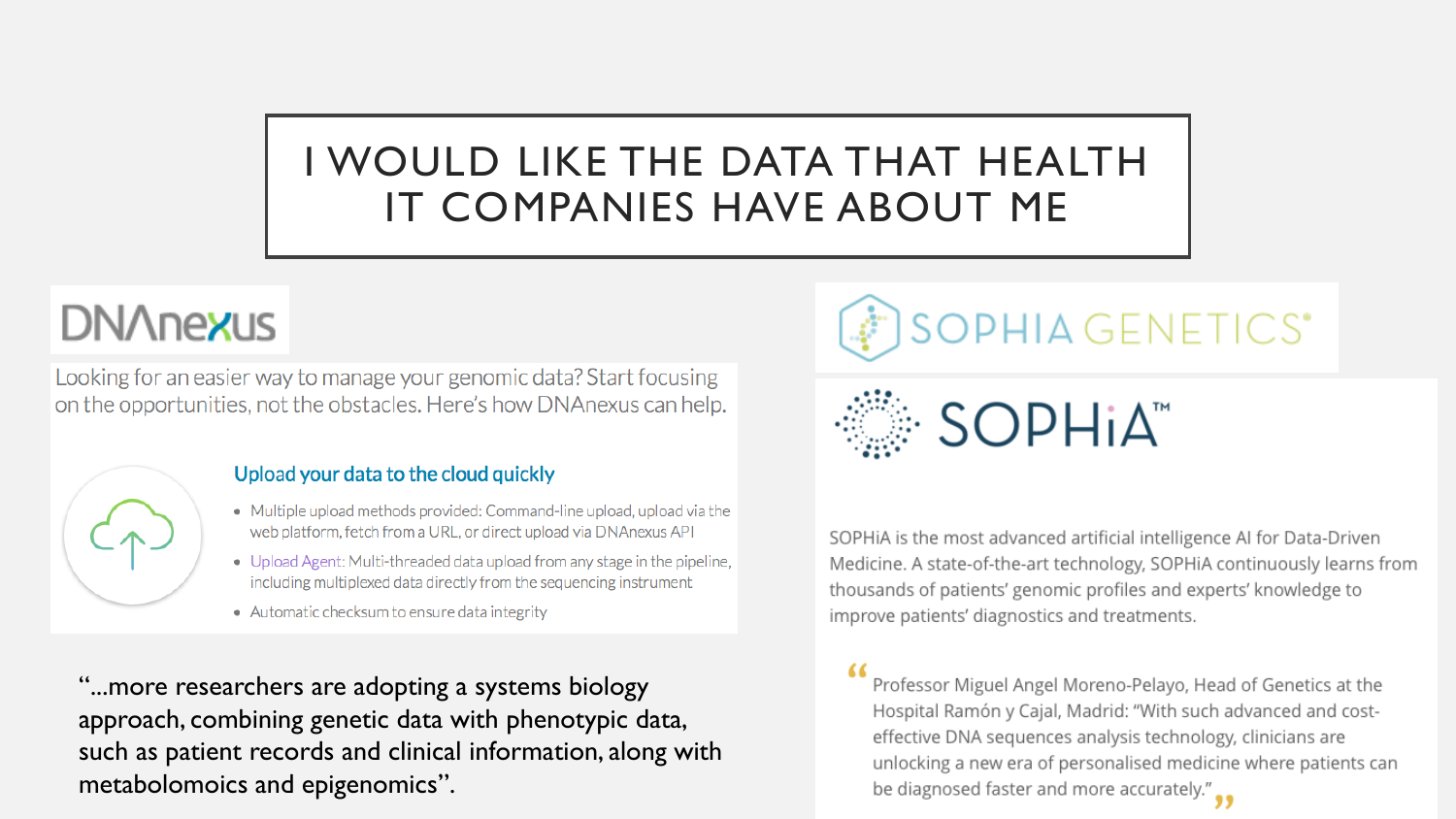#### I WOULD LIKE ANECDOTAL DATA TO BE ANALYZED AND PUBLISHED

- Powered observational studies
- Compare with Breakthrough recall bias / biobank

#### **Can Observational Data Replace Randomized Trials?**

McGale P. et al, (2016), Journal of clinical oncology : official journal of the American Society of Clinical Oncology, 34, 3355 - 3357



Preclinical data jsn't commonly shared. It's the data that precedes and supports clinical trials and includes the in vivo and in vitro studies that determine safe doses and safety profiles before a compound can be tested in humans. [Sharing this data would accelerate]<br>
[drug discovery in several ways]- through improved] prediction of in vivo toxicity effects, by increasing the quality of drug candidates and reducing both the attrition of drugs during drug development and the number of animal experim

In addition to boosting efficiency and cutting costs in the early stage of drug discovery, shared preclinical data would provide a repository of data that could be integrated with other data sources to deliver superior, cheaper drugs for patients. There are very few issues in the sharing of

preclinical data. There are no patient confidentiality issues and the data does not require peer review, copy editors or lengthy write-ups. Furthermore, as 84 The author: Sophia Turner is executive advisor in is an ethical requirement for the data to be shared  $a$  KPMG



have also contributed funds to facilitate data sharing.

from nonclinical studies - is significant because it addresses the biggest problem in preclinical data sharing-standardisation. Here, the US Food and Drug Administration (FDA) is leading the way, mandating that preclinical data for new drug applications, biologics licence applications and investigational percent of preclinical work is publicly funded, there heather devisor in the condition of prescriptional investigational state of the conditional condition of the conditions of the character of the character of the charact from December 2016. This mandate could be a >>

for Exchange of Non-clinical Data) formatted report SEND - the common model for presenting data

PHARMATIMES.COM / 15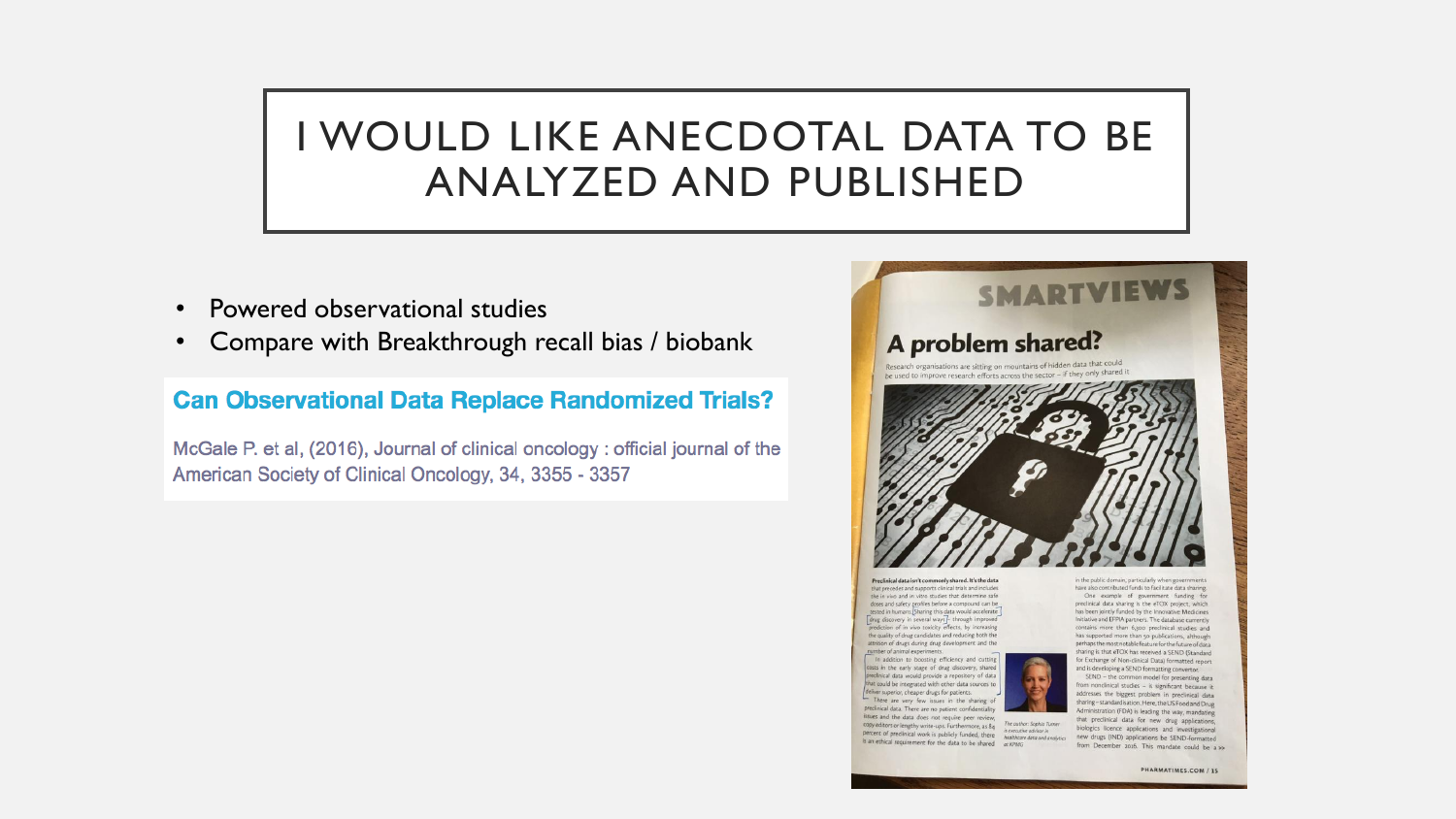#### SO, WHY AM IN INTERESTED IN HEALTHBANK?

Rethink ownership of health data – away from traditional models of ownership

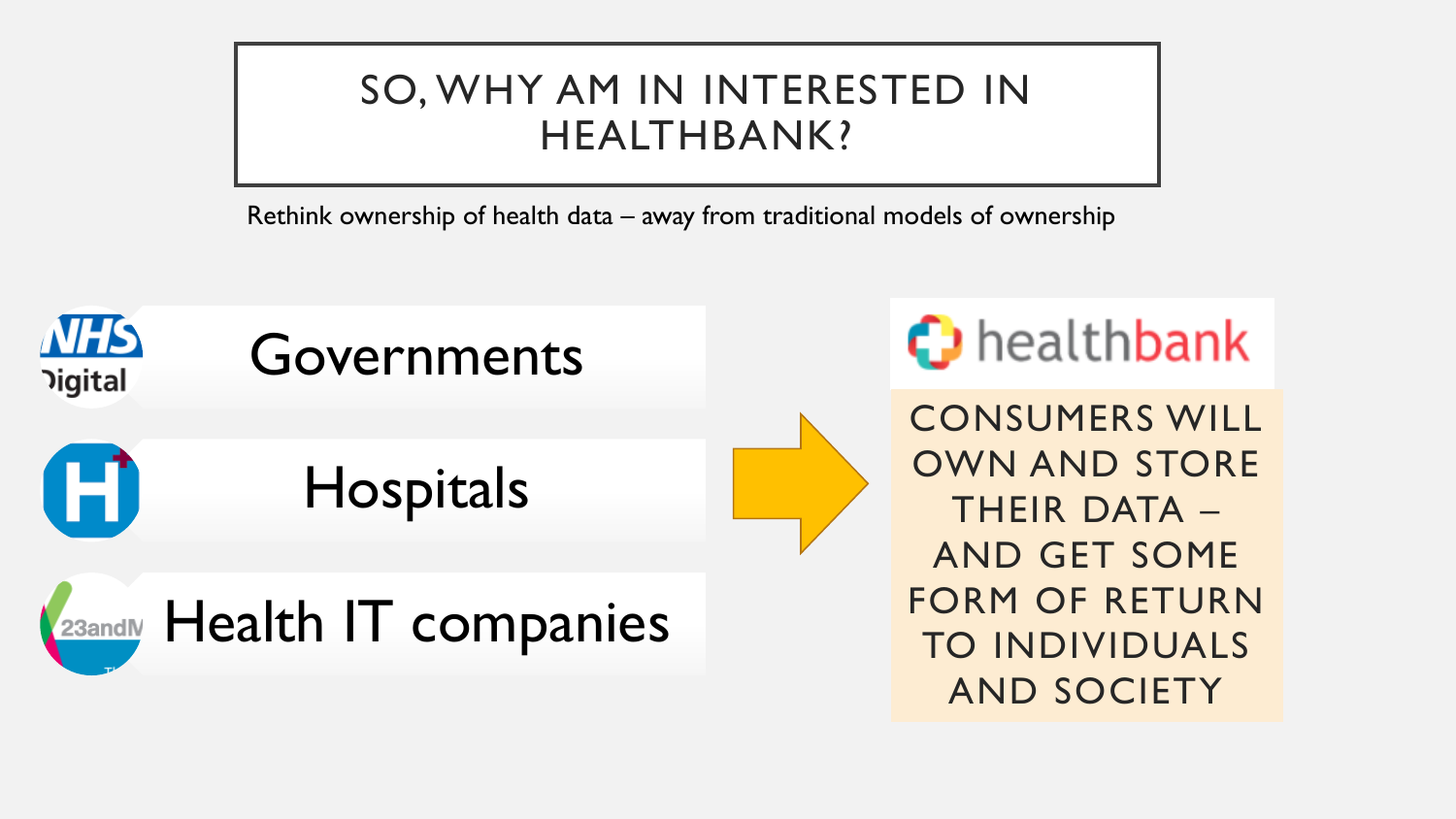### CONSUMERS TO OWN AND STORE THEIR DATA

- BANK
- All your healthcare data will be in one place: eye, wearables, genetic, health records, 360 assessments, vaccinations, orthodontal, MRI scans etc
- **OWNERSHIP**
- It's yours:
- you can access it
- you can share it



Dr. Ian Crozier survived Ebola, only to have his normally blue left eye turn green because of inflammation. Though the rest of his body was Ebola-free, his eye was teeming with the virus

• you choose whether and when it's used for research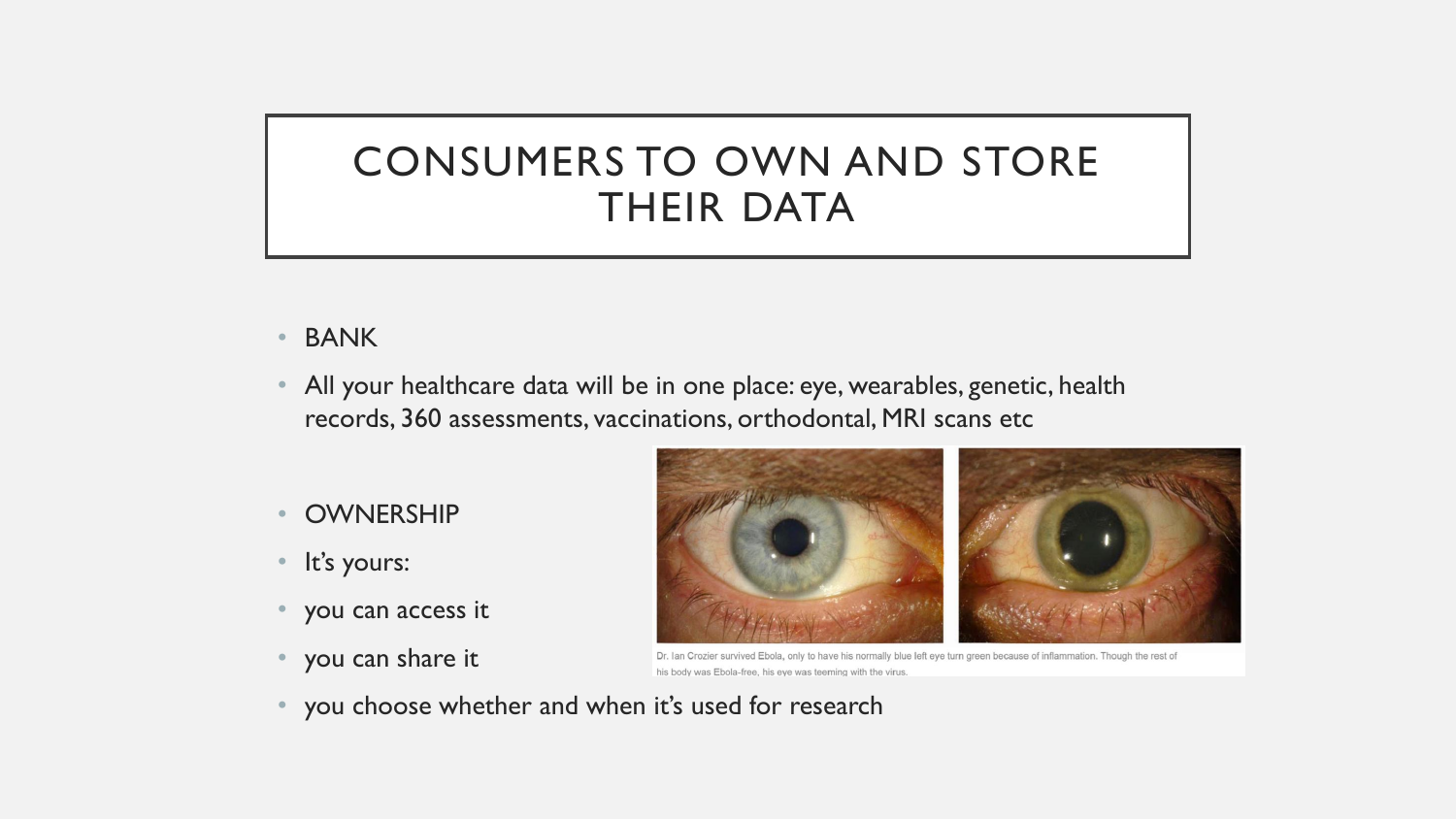#### MY HEALTHBANK

#### $\bigcirc$  healthbank  $\equiv$  $QQ$ Ms Sophia Turner  $\triangledown$ נו סמנו ווסדת מותו נט מו ועסו ממותו וודון ומעד on hip fracture **HEALTHBANK 谷** Dashboard Ms Sophia Turner 03/03/2016  $\mathbf{Q}_{n}^{n}$ Ms Sophia Turner 03/03/2016 **D** Health data  $\mathbf{Q}_{\mathrm{S}}^{\mathrm{B}}$ x-ray of Hip fracture 3rd M... Connections x-ray of Hip fracture 3rd March 2016  $\ddot{\mathbf{v}}$ **Hip Fracture** pre operation **PDF** intracapsular neck of femur 答 Connected people fracture repaired with cannulated screws, medicated with fragmin D Apps / services Q Communication **III** Research Ms Sophia Turner 02/08/2016  $\mathbf{Q}_{\alpha}^{\alpha}$ Ms Sophia Turner 01/08/2016 Q. i Help ROCA Analysis for ovarian ...  $\,<$ PDF ROCA Analysis for ovarian cancer Probiotics BioAcidophilus ... CA-125 Probiotics BioAcidophilus BioCare https://www.therocatest.co.uk/foronce a week, 10 billion viable clinicians/about-roca/ Normal organisms per capsule Results